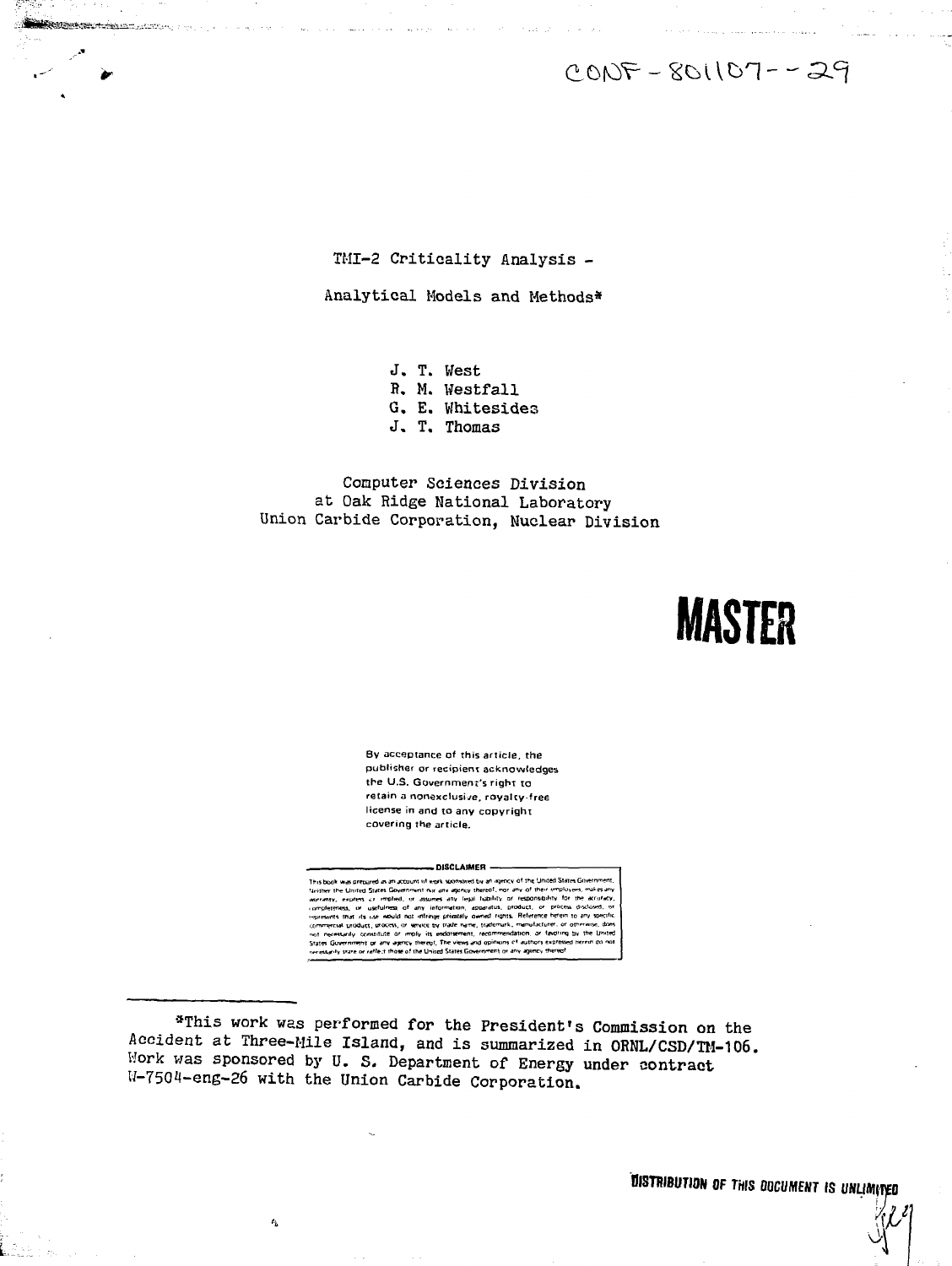### TMI-2 Criticality Analysis - Analytical Models and Methods

n in provincia surgenting institution to do the BM in the papel hand than complete and of

대 75*명*은

J. T. West, H. M. Westfall, G. E. Whitesides, and J. T. Thomas

The purpose of this paper is to describe the calculational models and analytical methods employed in a comprehensive study of reactivity effects due to hypothetical core disruptive mechanisms associated with the accident at Three Mile Island Unit 2. The TMI core design is described with regard to the heterogeneity arising f on various fuel assembly configurations. Then the geometric lattice modeling capabilities of MORSE-SGC/S<sup>1</sup> and KENO-IV<sup>2</sup> are explained. After discussing the calculational difficulties and the analytical tools, the development of the disrupted core models is presented along with the procedure utilized in generating macroscopic cross sections. Verification of the analytical calculations includes a discussion on prior experience with the 27-neutron group cross section library<sup>3</sup> and results of a benchmark calculation of the reactor at the hot, zero-power start-up condition.

The TMI core (see Fig. 1) is a Babcoek & Wilcox 177 fuel assembly plant containing three fuel enrichments; 1.98 wt  $\frac{2}{3}$ , 2.64 wt  $\frac{2}{3}$ , and 2.96 wt  $\%$ . Each assembly may contain one of three types of lump burnable poison rods, two types of control rods, or stainless steel orifice rods. Preservation of the assembly loading pattern was considered to be essential in studying reactivity changes due to disruptive core mechanisms.

 $\sim 10^{-1}$ 

而更好。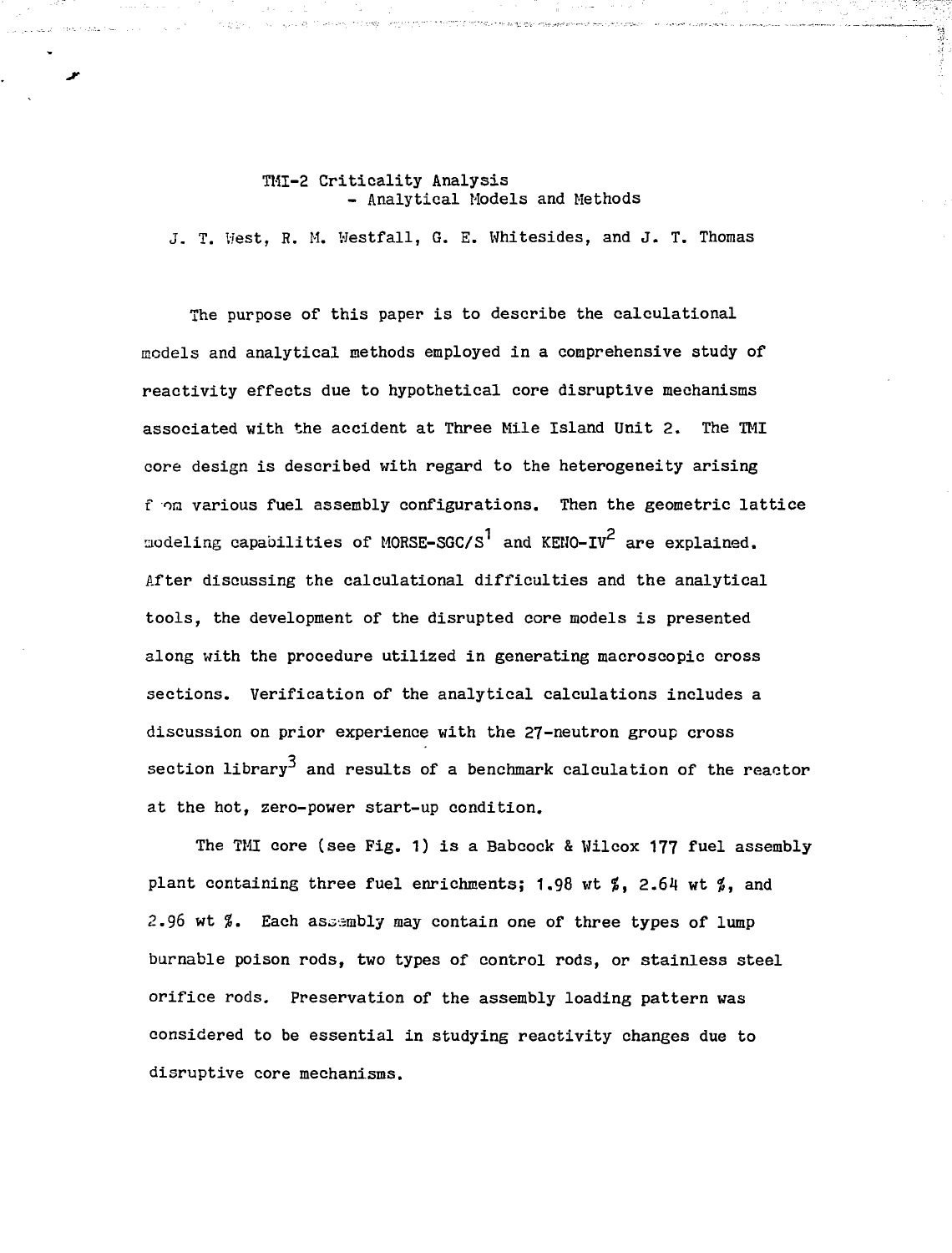The multiple array lattice capability of MORSE-SGC/S with the new MARS geometry system and the single array capability of KENO-IV with the MIXED BOX geometry system allowed pin by pin modeling of the Till design core and several postulated disrupted core models. The most complicated model was done with MARS geometry which allows multiple array modeling, unlimited array nesting, arbitrary vacancies in arrays, and array repetition by both translation and rotation. The simpler models were done with the KENO MIXED BOX geometry which allows modeling a single KENO array without repetition.  $T^k$  - KENO analysis was performed to validate and back-up the MORSE-SGC/S effort. It also gave significant additional insights into the reactivity effects of specific core disruptive mechanisms.

The Three Jump Slump Model studied with MORSE-SGC/S was designed to incorporate all of the core disruptive mechanisms in an internally consistent manner; fuel swelling in lower half of core and conical fuel slumping in upper half of core with a transition region in the middle of the core. This model (see Fig. 2) contained 990 short assemblies of 15X15X1 pins each. The Three Jump Slump core was modeled as a 15X15X7 array of subarrays and bulk material regions using the MARS geometry system.

The Displaced Fuel Slump Model studied with KENO-IV features uniform fuel slumping without fuel swelling. The In-Place Fuel Slump Model features pin swelling without any fuel density changes or clad failure. The Displaced Fuel Slump Model and the In-Place Fuel Slump

 $\overline{2}$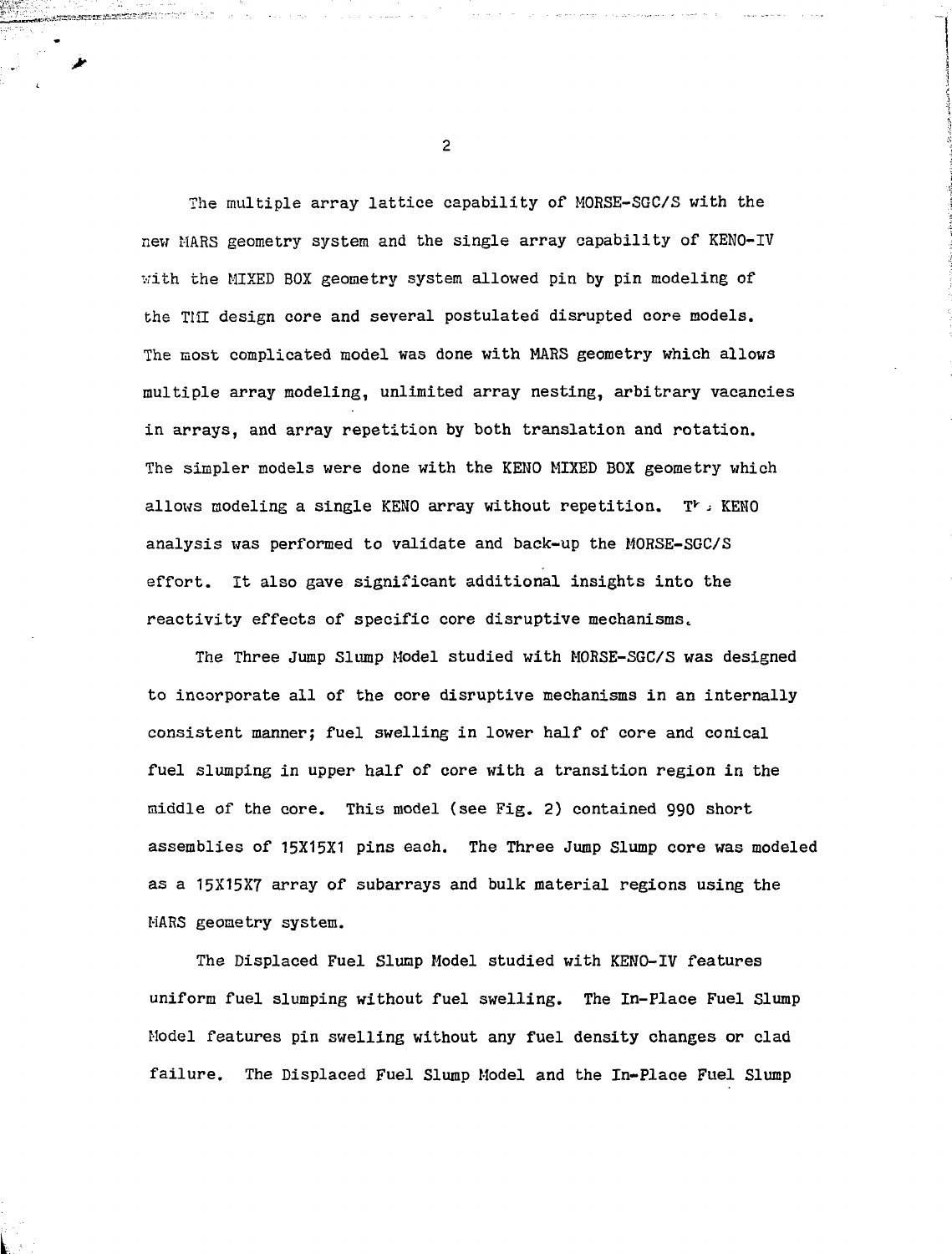Model were each based upon a 120X120X1 KENO MIXED BOX orientation array representing all pin lattice locations in the quarter core geometry of Fig. 1. The program MAKARAY was vritten to generate the KENO MIXED BOX input.

All of the analyses utilized the SCALE 27 neutron group cross section library based on ENDF-IV. The resonance isotopes were corrected for resonance self shielding via the Nordheim Integral treatment<sup>4</sup> in the NITAWL code. Prior critinality studies<sup>5</sup> using this library on several EPRI critical experiments indicated that for the coolant to fuel volume ratio and corresponding lattice pitch of the TMI design core, the K-effective calculated would range from 0.98 and 0.99.

Pin by pin models of the TMI design core (as-built) were analyzed with MORSE-SGC/S and KENO-IV. As anticipated with the 27 group library, the MORSE computed K-effective was  $0.987 \pm 0.003$  and the KENO computed K-effective was  $0.983 \pm 0.006$ . Calculated control rod worths agreed well with measured values. This hot, zero-power start-up benchmark analysis provided a verification of the analytical methods and modeling techniques for the subsequent disrupted core analyses.

3

 $\overline{\mathbf{z}}$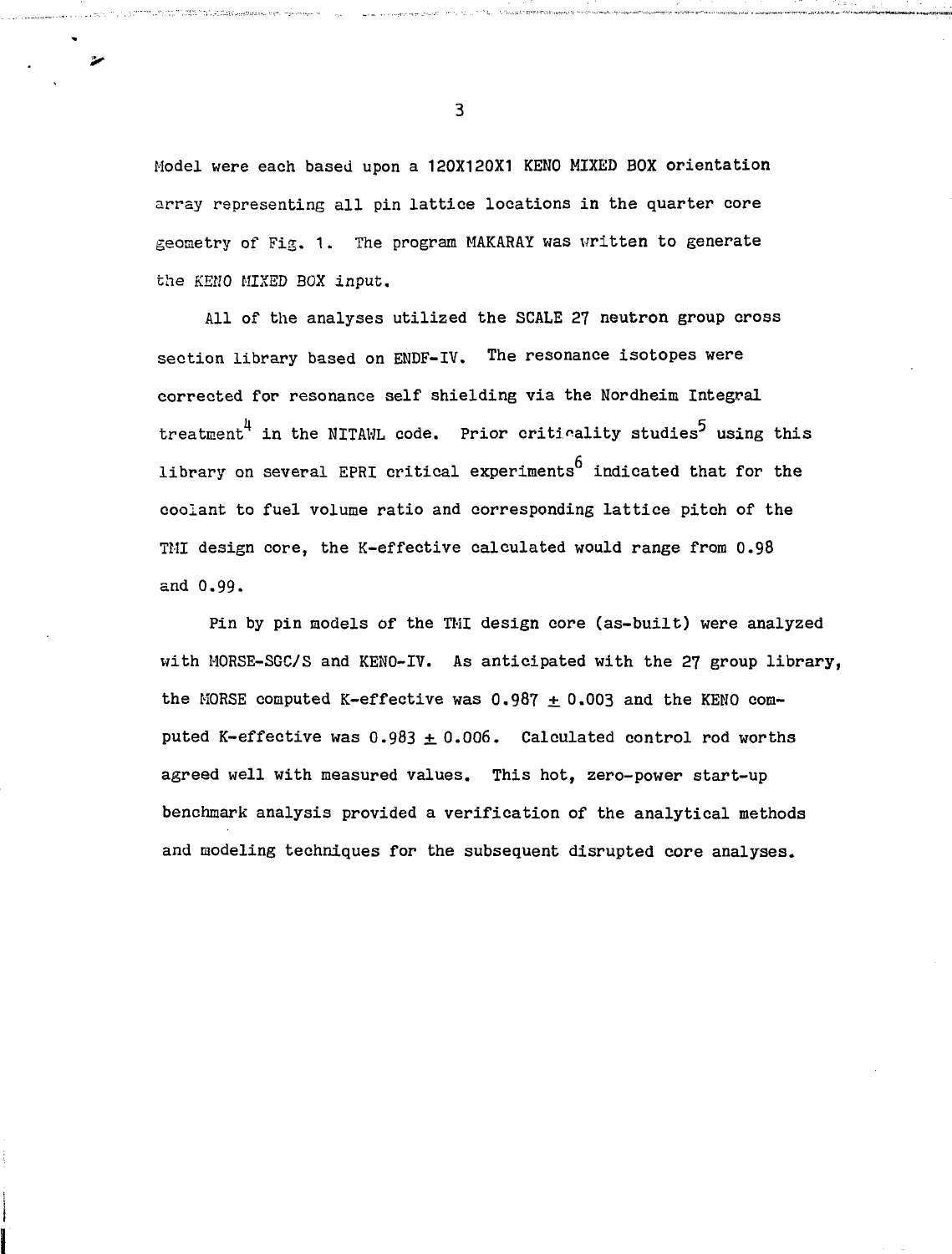## References

- 1. J. T. West, III, MORSE-SGC/S SCALE System Module to Perform Monte Carlo Shielding Analyses in Multidimensional Systems, to be published as section F9 of NUREG/CR-0200, ORNL/NUREG/CSD-2.
- 2. L. M. Petrie and N. F. Cross, KENO-IV--An Improved Monte Carlo Criticality Program. ORNL-4938 (1975).
- 3. R. M. Westfall et al., Procedure for Determining Broad-Group Energy Structure for Criticality Safety Calculations, Trans. Am. Nucl. Soc., 22, 291 (1975).
- 4. L. W. Nordheim, The Theory of Resonance Absorption, Proc. Symp. in Apl. Math., XI, 58, American Mathematical Society, Providence (1961).
- 5. N. F. Cross et al., Validation of Criticality Safety Broad-Group Library Using Uranium Systems, Trans. Am. Nucl. Soc., 27, 406 (1977).
- 6. R. I. Smith and G. J. Konzek, Clean Critical Experiment Benchmarks for Plutonium Recycle in LWR's, EPRI NP-196 (1976).

 $\sim$ ਾ≲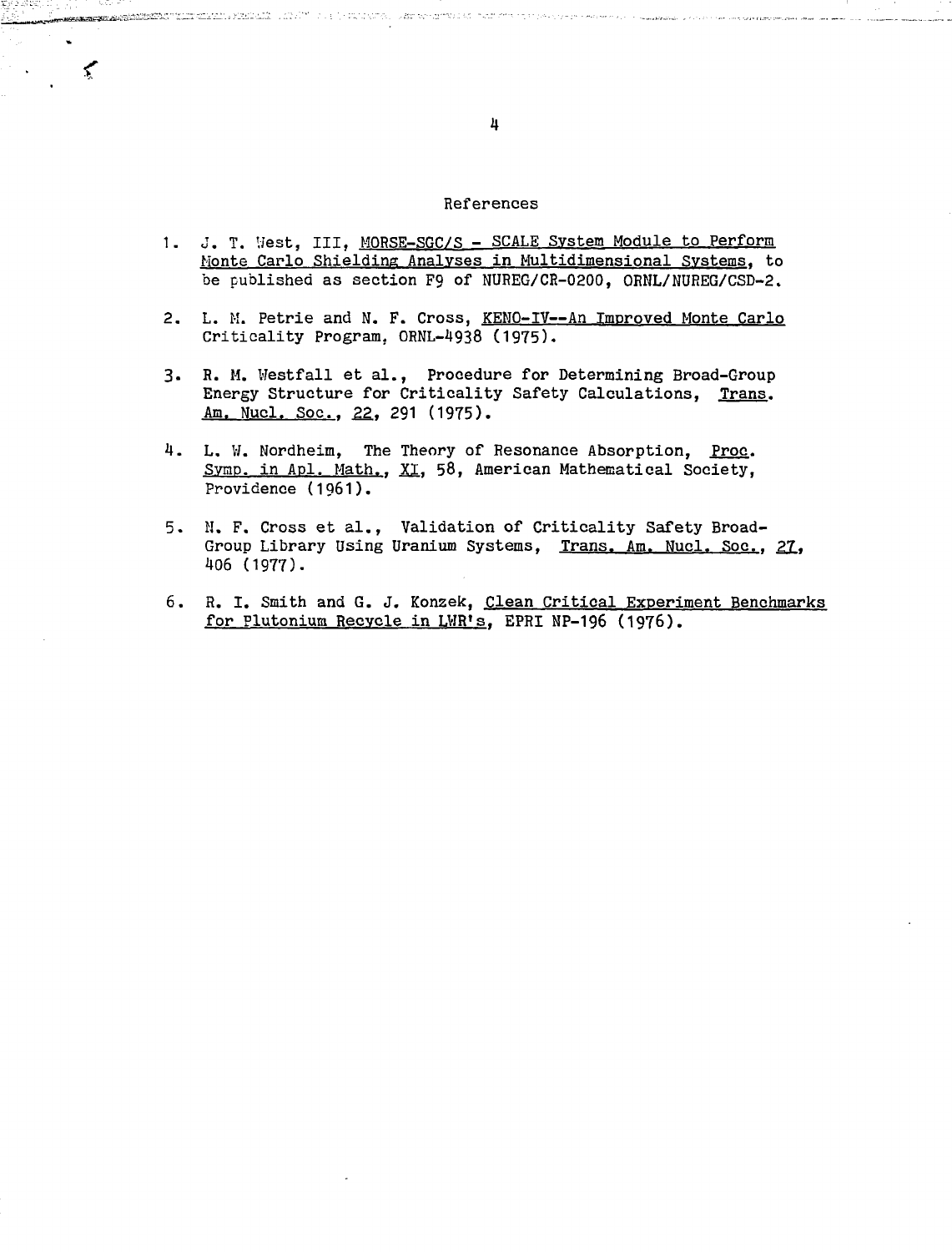#### **CYCLE ONE FUEL LOADING SCHEME THREE MILE ISLAND NUCLEAR STATION UNIT** 2

in the

and the Castless me couponed

unstate the listualistic view



•BATCH A IS DISCHARGED AT THE END OF THE FIRST CYCLE

**Fig. 1. Cycle One Fuel Loading Scheme Three Mile Island Nuclear Station Unit 2**